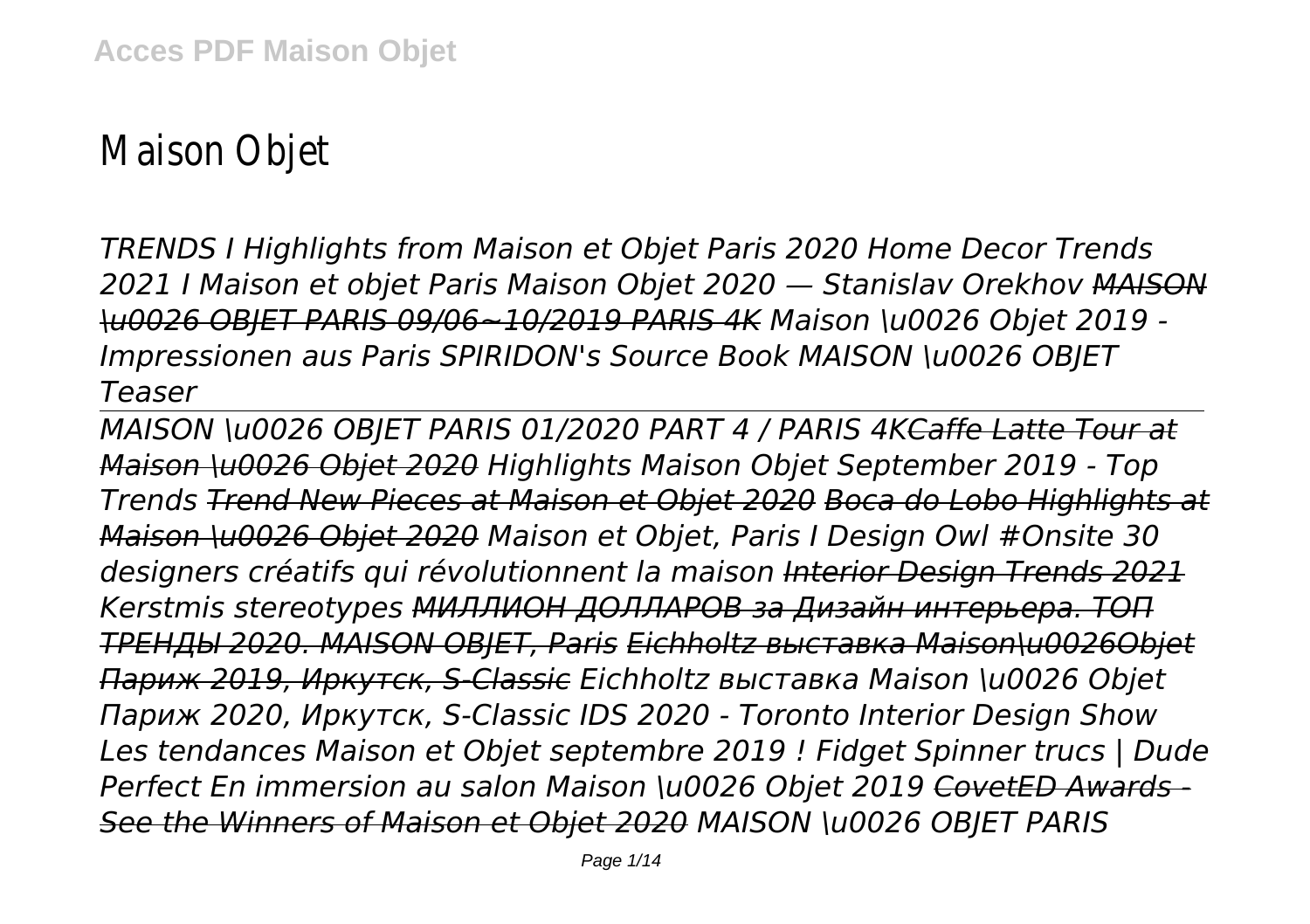*01/2020 PART 3 / PARIS 4K In Paris for Maison Objet and Paris Deco Off. youtube hop\" des dinguos de scrap\" de décembre 2020 First Preview at Maison et Objet 2020 Maison Valentina First Preview at Maison Objet 2018 Visit BRABBU \u0026 Maison Valentina at Maison et Objet Paris Real Life Trick Shots | Dude Perfect Maison Objet*

*INSPIRE, REVEAL & CONNECT … BEYOND THE FAIR! Stimulateur de business et d'échanges créatifs entre les acteurs internationaux de la décoration, du design et de l'art de vivre, Maison&Objet est votre source continue d'inspiration et de nouveautés : en live 2 fois par an sur le salon à Paris, en off pendant Paris Design Week et en ligne sur MOM ou les réseaux sociaux.*

*Maison&Objet | Décoration, design, art de vivre, votre ... Decor and design professionals, use MOM to find new suppliers among MAISON & OBJET exhibitors and thousands of other brands.*

*MOM: the MAISON & OBJET experience all year round*

*Maison&Objet Paris Trade Fair. All the trade fair news, all our special offers and all our top tips on making the most of your visit. MOM musts. The very latest must-haves and current design crushes presented by the MOM digital platform, Maison&Objet and More. Paris Design Week.*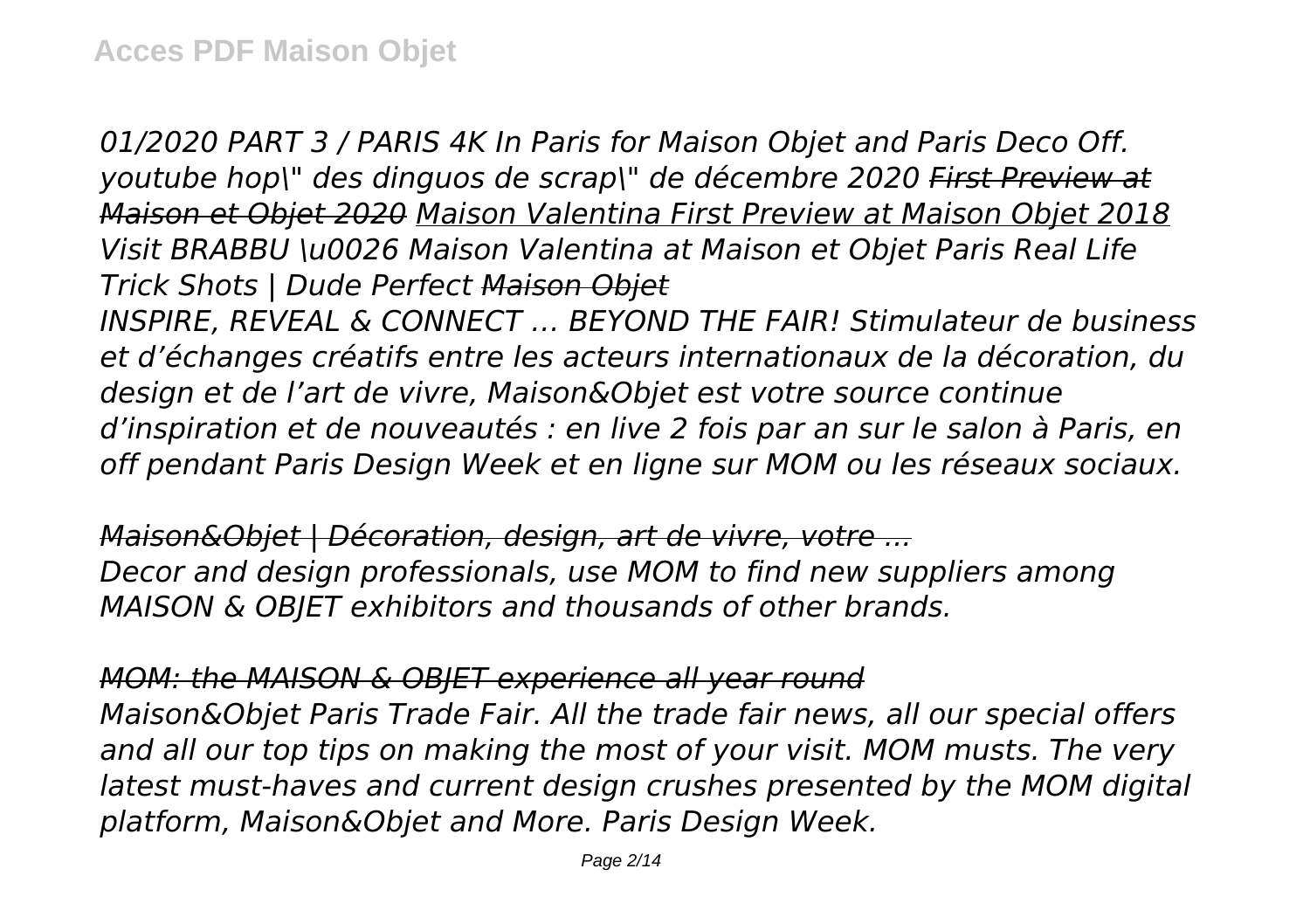*Exhibitors - Maison&Objet*

*The Maison & Objet trade fair in Paris is an international meeting place for professionals in lifestyle, interior decoration and design that brings together nearly 3,000 brands and 90,000 visitors twice a year.*

*Maison & Objet: 10 Color Trends for Home Design in 2020 The Maison & Objet in Paris is a fair for household goods and decorations. At present this annual trade show many exhibitors a wide range of products for the housewares and decorative items.*

#### *Maison & Objet Paris 2021 - Trade Fair Dates*

*MAISON&OBJET Professional Fair. #MAISONETOBJET M&O Digital fairs: from Jan 2021 M&O Paris: March 26-30 2021 + Off-site tour [M.O.M] - Digital platform #MOMplatform www.maison-objet.com*

*MAISON&OBJET's (@maisonetobjet) profile on Instagram ...*

*If you have a Maison&Objet account, you may use the same login ID and password. Email. Password . Forgotten your password? Log in. Join MOM! The platform is reserved exclusively for decor, design, and lifestyle professionals.*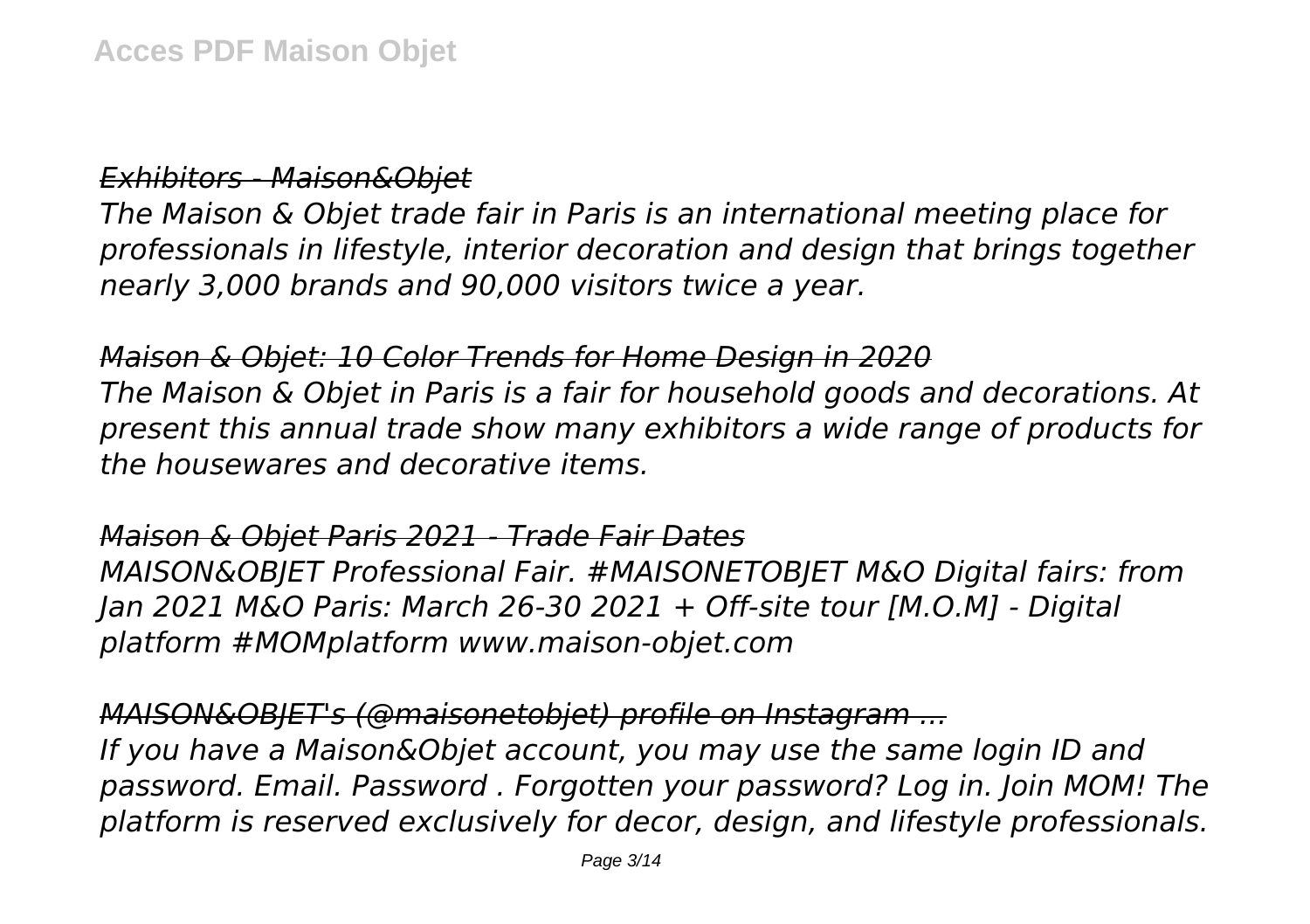*Get in touch with over 6000 suppliers Discover all the specs on their products Save your favorites.*

*New products - l'expérience MAISON & OBJET tout au long ... Maison et Objet is a major French trade fair for interior design.Held biannually in Paris Nord Villepinte Exhibition Center, it has been described as "among the 3 most important European events for interior design ... a huge collection of innovation and talent all in one place." Maison et Objet in Beijing "M&O Design Pavilion at WF CENTRAL" was a collaboration between Maison et Objet and WF ...*

#### *Maison et Objet - Wikipedia*

*The work of six up-and-coming French designers is on show at the Maison&Objet furniture fair in Paris, revealing an emerging trend for handmade rather than mass-produced objects. More Amy Frearson...*

## *Maison&Objet news and design | Dezeen*

*With 25 years of history, MAISON & OBJET has established itself as a benchmark exhibition for the latest products and most innovative concepts. Over 2,000 exhibitors participate in the 13 sectors of the showcase,*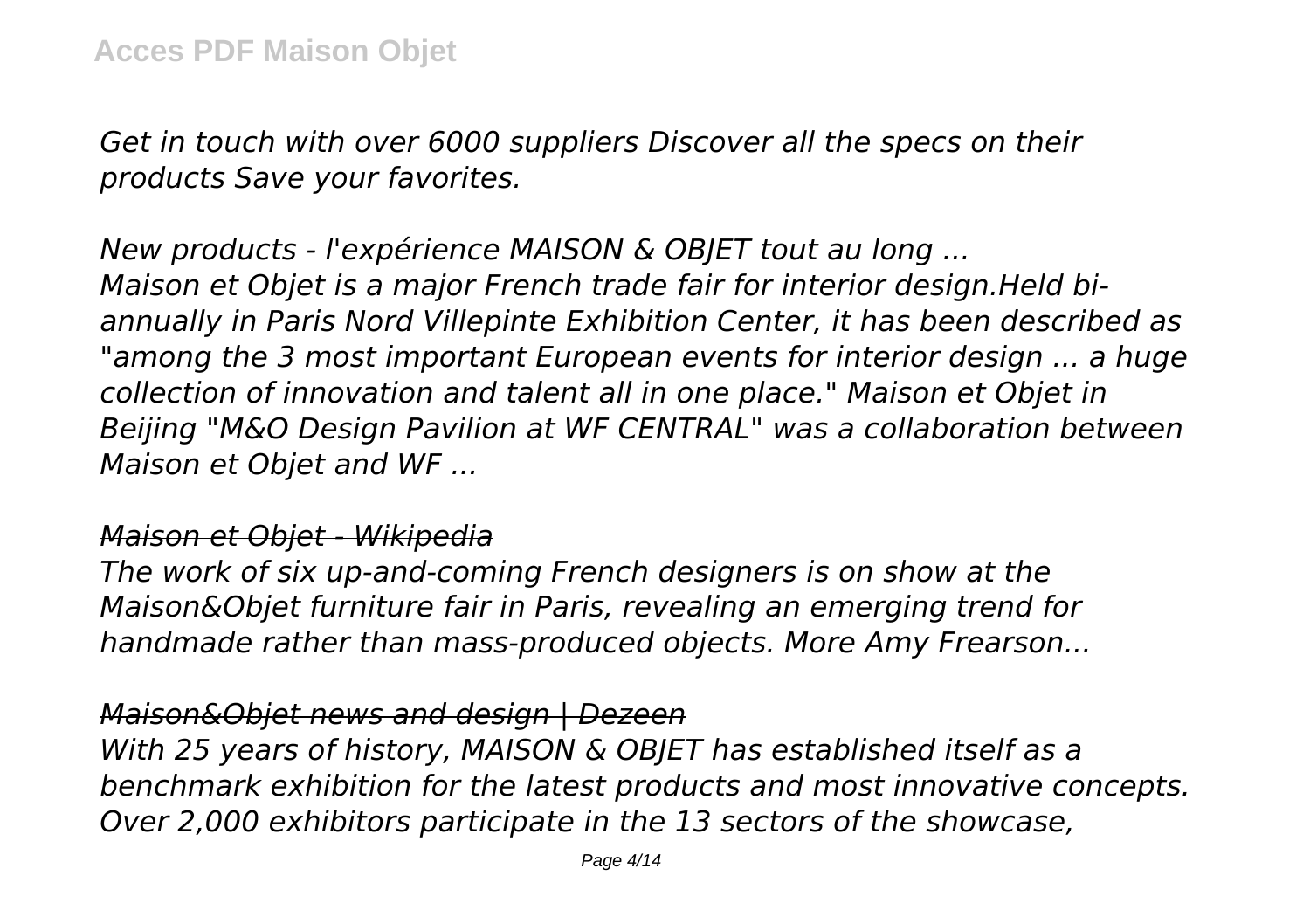*attracting more than 80,000 prospective buyers from 150 countries. The offers on display range from home and fashion accessories to smart gifts and custom design solutions.*

*MAISON & OBJET September 2021 Paris - Event Info And ... Sparking business opportunities and creative interaction between the world's decoration, design and lifestyle community, Maison&Objet is your never-ending source of inspiration, constantly serving...*

#### *Maison&Objet - Apps on Google Play*

*The Maison&Objet organisers and community\*, who all share the self-same passion not just for the trade fair itself but for its decidedly international flavour, have co... nsequently put their heads together and come up with an alternative.*

#### *Maison&Objet - Home | Facebook*

*MAISON&OBJET is the major event for professionals working in the art of living in all its rich and varied expressions. The lifestyle show brings together a 360°product offering. Decoration, design, furniture, accessories, textiles, fragrances, the world of children, tableware…*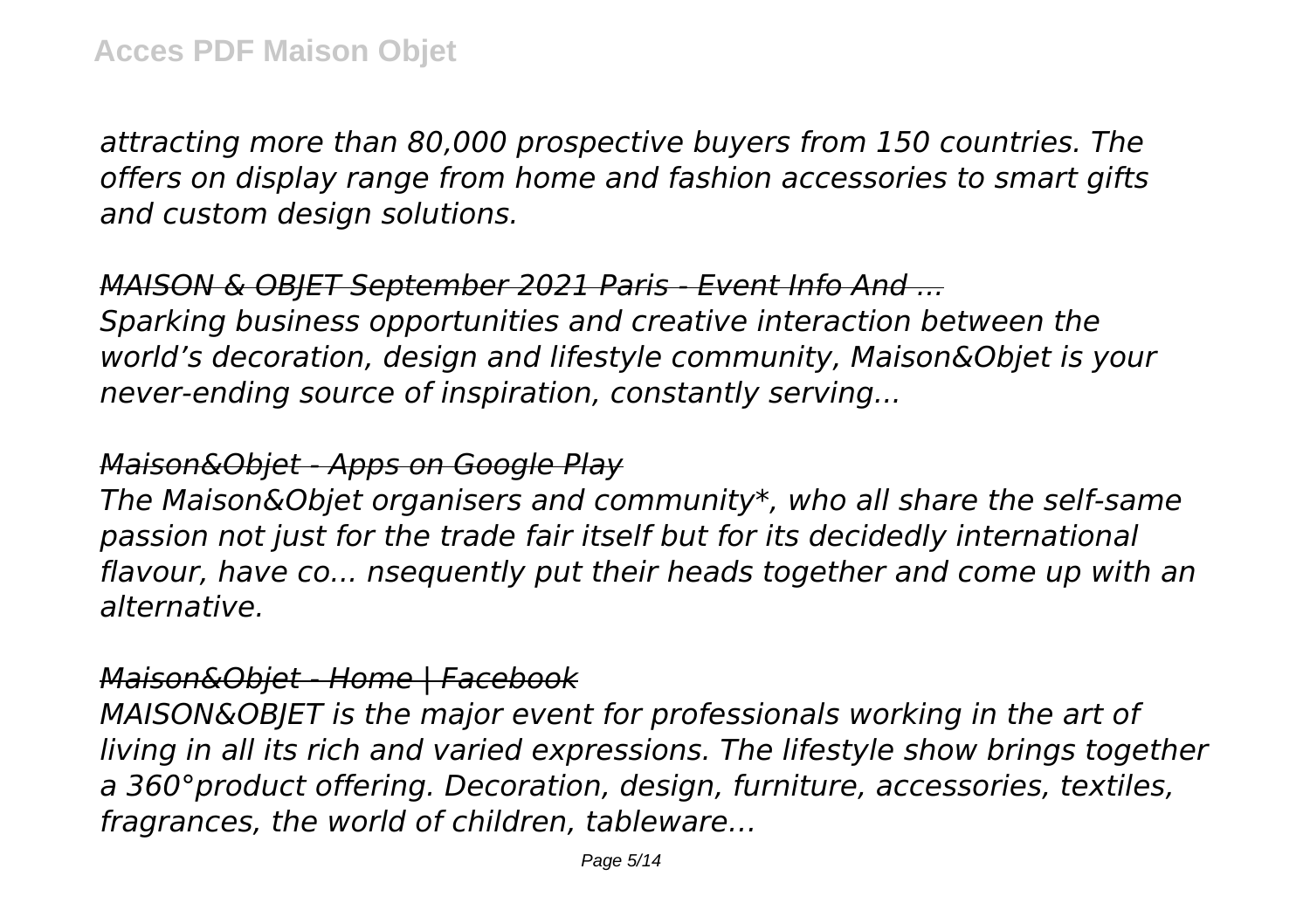## *Get MAISON&OBJET - Microsoft Store*

*Maison & Objet is undeniably one of the design world's biggest stages so naturally Boca do Lobo is always in attendance! Discover bellow everything Boca do Lobo at Maison et Objet related, from past editions, to what to look forward in the future! #maisonetobjet #maisonetobjetparis #interiordesignevent #topexhibitors #luxurybrands #bocadolobo #covethouse #furniture #craftsmanship*

## *500+ Maison & Objet ideas in 2020 | design, interior ...*

*-> Maison&Objet 62 Boutique hotels Results 1 to 25. Clear filters . Star rating. unrated 3 stars 4 stars 5 stars Review score. 8/10 9/10 THEMES "Coup de Coeur" Apartements. Balcony. Best France. Budget Hotel. Business. Family rooms. Fitness. Garden. Lifestyle. Luxury. Maison&Objet. Meeting rooms. Pool. Restaurant. Romantic. Rooftop ...*

#### *-> Maison&Objet - myboutiquehotel*

*MAISON&OBJET Events Services MAISON&OBJET is the international authority for home decor, interior design, architecture and lifestyle culture.*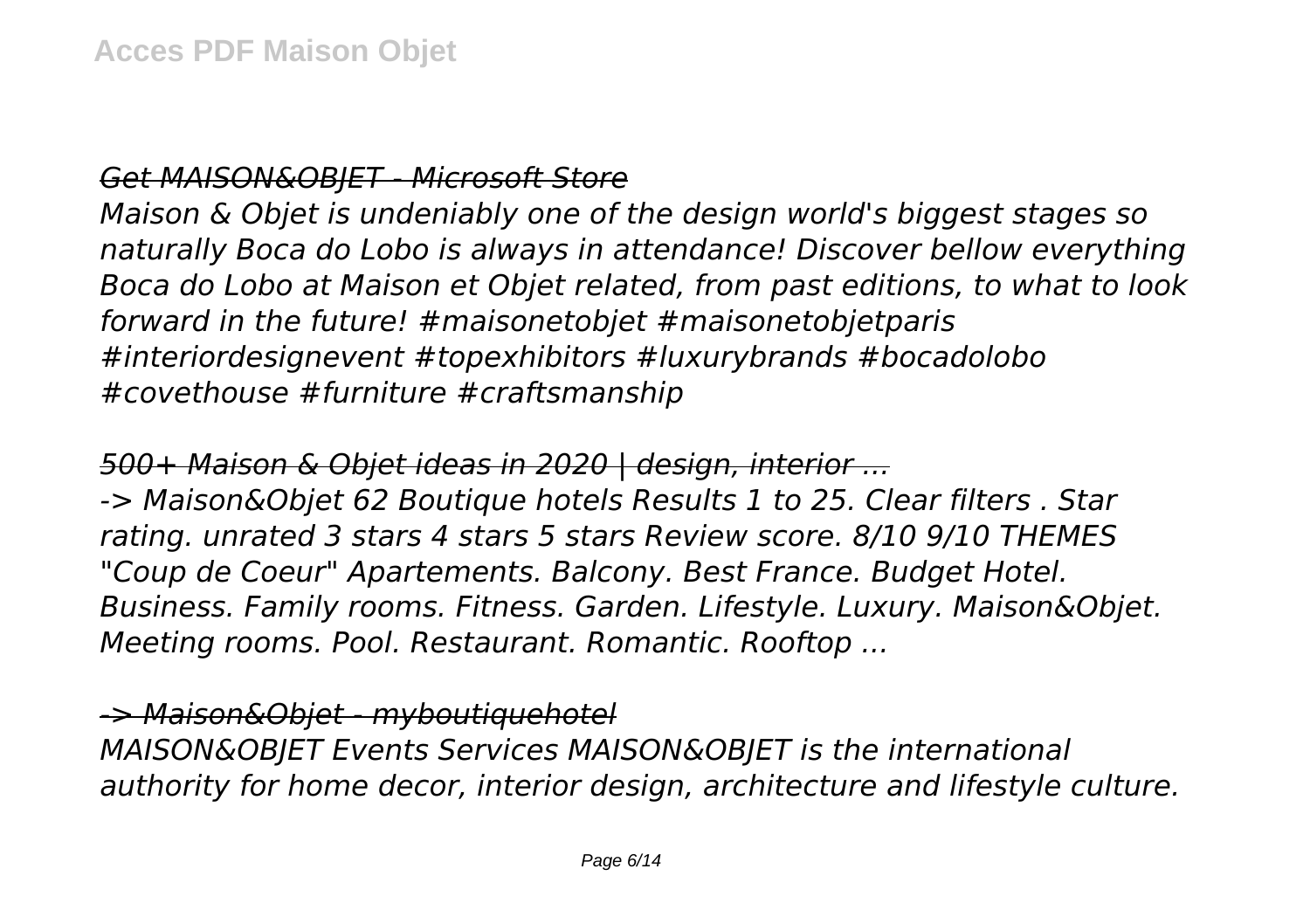#### *MAISON&OBJET | LinkedIn*

*Le salon fédère une offre produit à 360° : décoration, design, meubles, accessoires, textile, fragrances, univers de l'enfant, arts de la table, … tous les styles se rencontrent à MAISON&OBJET ! Déposez votre candidature*

## *Extranet - Maison & Objet*

*Since 1995, the Maison & Objet trade fair in Paris has been one of the most important international gatherings for professionals in lifestyle, interiors and design. Held twice a year, the event brings together about 3,000 exhibitors and nearly 90,000 visitors, half of whom come from outside France.*

# *Maison & Objet: 7 Color Trends to Watch in 2019 The latest tweets from @maisonobjet*

## *@maisonobjet | Twitter*

*MAISON&OBJET, closer to you than ever MAISON&OBJET PARIS now offers a clearer perspective of three main areas: MAISON and its wide range of interior decoration,…*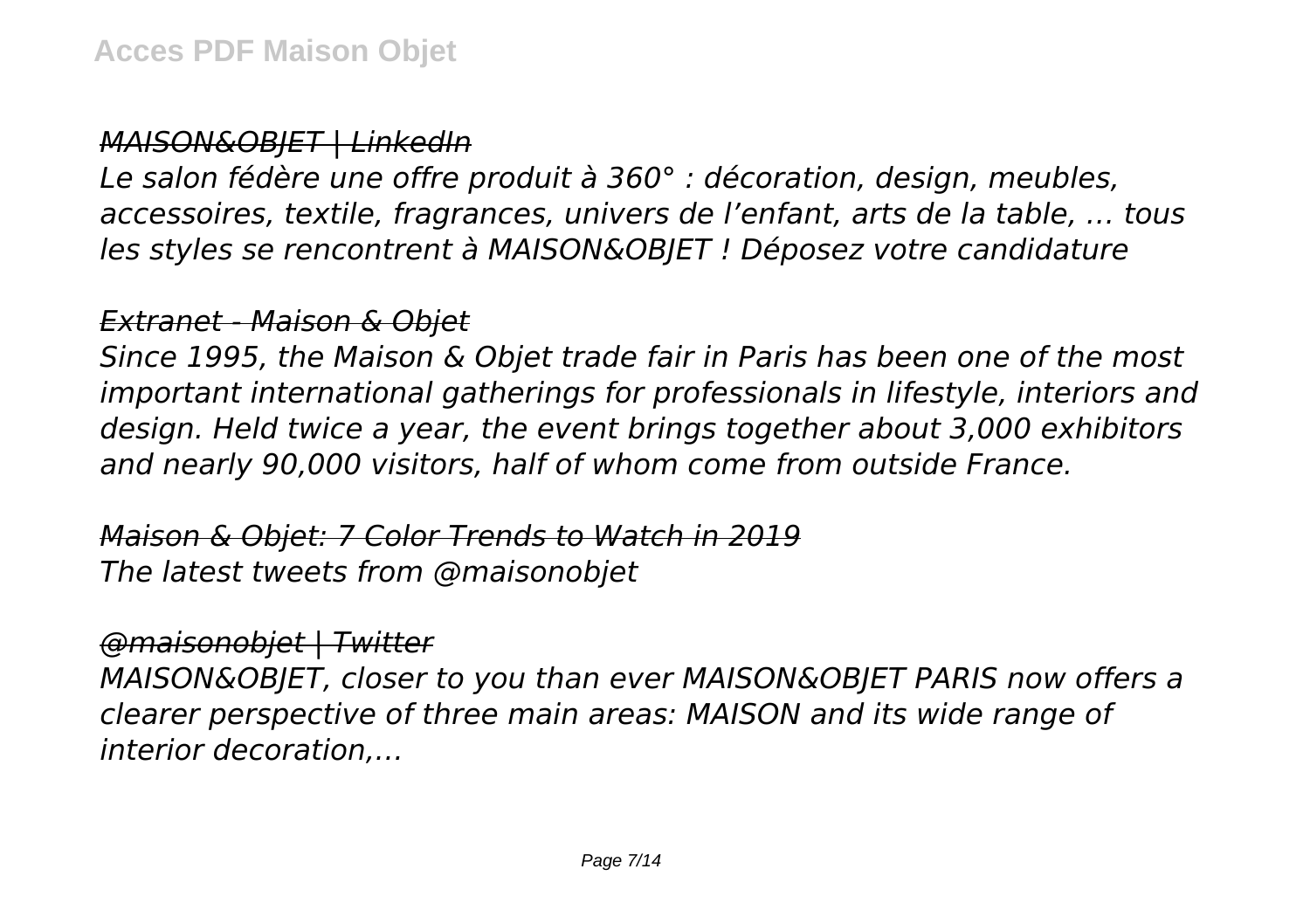*TRENDS I Highlights from Maison et Objet Paris 2020 Home Decor Trends 2021 I Maison et objet Paris Maison Objet 2020 — Stanislav Orekhov MAISON \u0026 OBJET PARIS 09/06~10/2019 PARIS 4K Maison \u0026 Objet 2019 - Impressionen aus Paris SPIRIDON's Source Book MAISON \u0026 OBJET Teaser*

*MAISON \u0026 OBJET PARIS 01/2020 PART 4 / PARIS 4KCaffe Latte Tour at Maison \u0026 Objet 2020 Highlights Maison Objet September 2019 - Top Trends Trend New Pieces at Maison et Objet 2020 Boca do Lobo Highlights at Maison \u0026 Objet 2020 Maison et Objet, Paris I Design Owl #Onsite 30 designers créatifs qui révolutionnent la maison Interior Design Trends 2021 Kerstmis stereotypes МИЛЛИОН ДОЛЛАРОВ за Дизайн интерьера. ТОП ТРЕНДЫ 2020. MAISON OBJET, Paris Eichholtz выставка Maison\u0026Objet Париж 2019, Иркутск, S-Classic Eichholtz выставка Maison \u0026 Objet Париж 2020, Иркутск, S-Classic IDS 2020 - Toronto Interior Design Show Les tendances Maison et Objet septembre 2019 ! Fidget Spinner trucs | Dude Perfect En immersion au salon Maison \u0026 Objet 2019 CovetED Awards - See the Winners of Maison et Objet 2020 MAISON \u0026 OBJET PARIS 01/2020 PART 3 / PARIS 4K In Paris for Maison Objet and Paris Deco Off. youtube hop\" des dinguos de scrap\" de décembre 2020 First Preview at Maison et Objet 2020 Maison Valentina First Preview at Maison Objet 2018*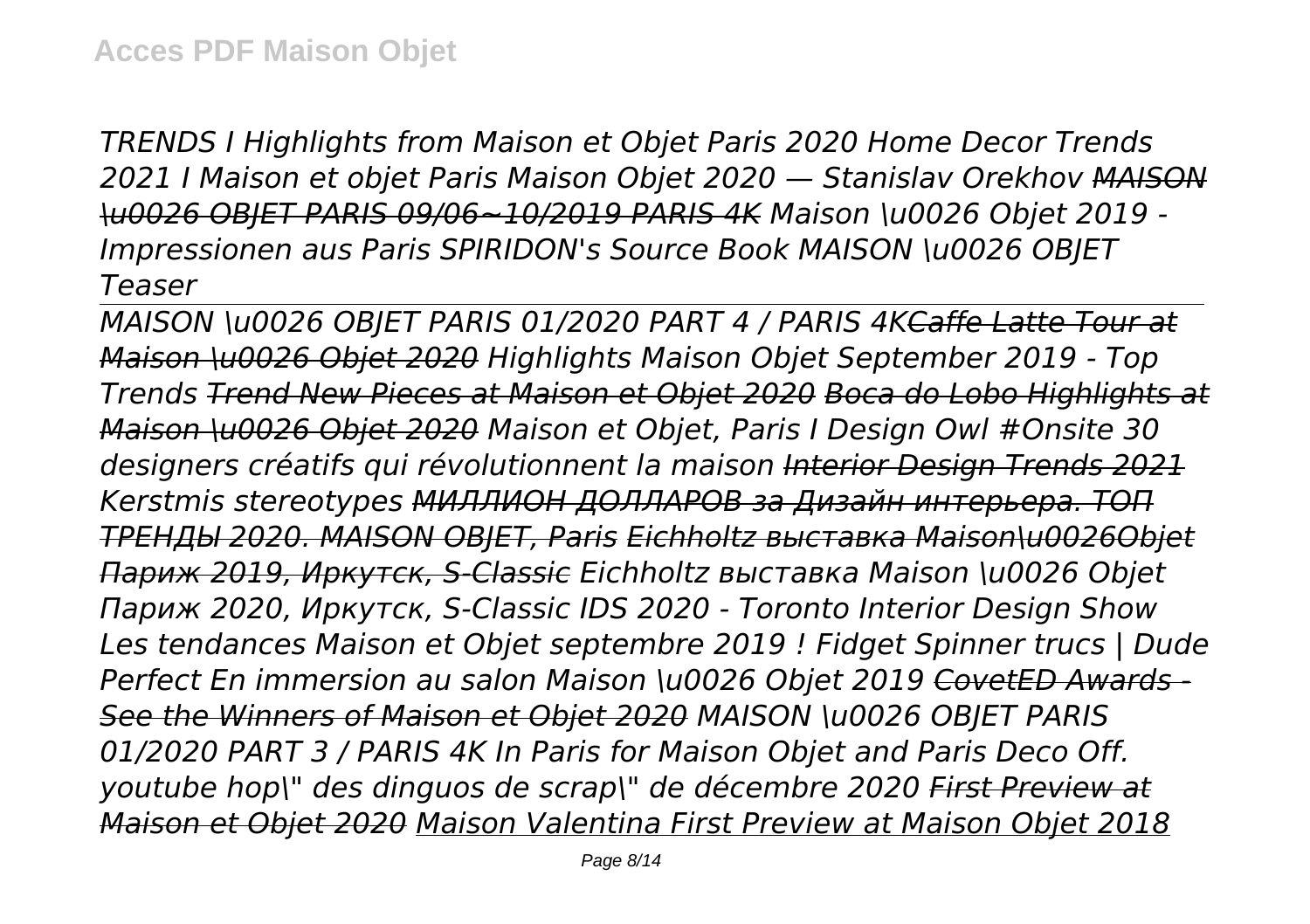*Visit BRABBU \u0026 Maison Valentina at Maison et Objet Paris Real Life Trick Shots | Dude Perfect Maison Objet INSPIRE, REVEAL & CONNECT … BEYOND THE FAIR! Stimulateur de business et d'échanges créatifs entre les acteurs internationaux de la décoration, du design et de l'art de vivre, Maison&Objet est votre source continue d'inspiration et de nouveautés : en live 2 fois par an sur le salon à Paris, en off pendant Paris Design Week et en ligne sur MOM ou les réseaux sociaux.*

*Maison&Objet | Décoration, design, art de vivre, votre ... Decor and design professionals, use MOM to find new suppliers among MAISON & OBJET exhibitors and thousands of other brands.*

*MOM: the MAISON & OBJET experience all year round Maison&Objet Paris Trade Fair. All the trade fair news, all our special offers and all our top tips on making the most of your visit. MOM musts. The very latest must-haves and current design crushes presented by the MOM digital platform, Maison&Objet and More. Paris Design Week.*

*Exhibitors - Maison&Objet*

*The Maison & Objet trade fair in Paris is an international meeting place for*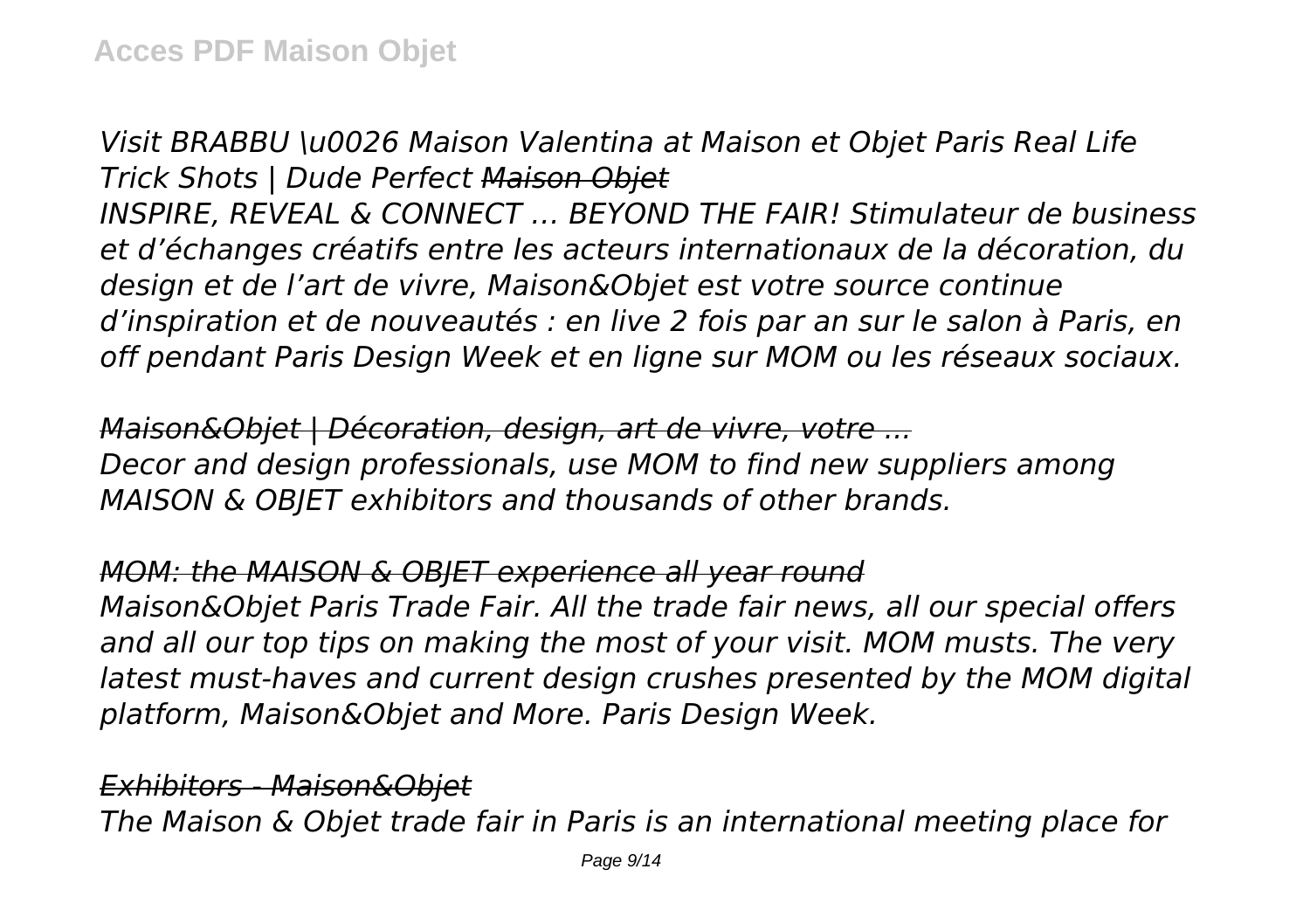*professionals in lifestyle, interior decoration and design that brings together nearly 3,000 brands and 90,000 visitors twice a year.*

*Maison & Objet: 10 Color Trends for Home Design in 2020 The Maison & Objet in Paris is a fair for household goods and decorations. At present this annual trade show many exhibitors a wide range of products for the housewares and decorative items.*

*Maison & Objet Paris 2021 - Trade Fair Dates MAISON&OBJET Professional Fair. #MAISONETOBJET M&O Digital fairs: from Jan 2021 M&O Paris: March 26-30 2021 + Off-site tour [M.O.M] - Digital platform #MOMplatform www.maison-objet.com*

*MAISON&OBJET's (@maisonetobjet) profile on Instagram ... If you have a Maison&Objet account, you may use the same login ID and password. Email. Password . Forgotten your password? Log in. Join MOM! The platform is reserved exclusively for decor, design, and lifestyle professionals. Get in touch with over 6000 suppliers Discover all the specs on their products Save your favorites.*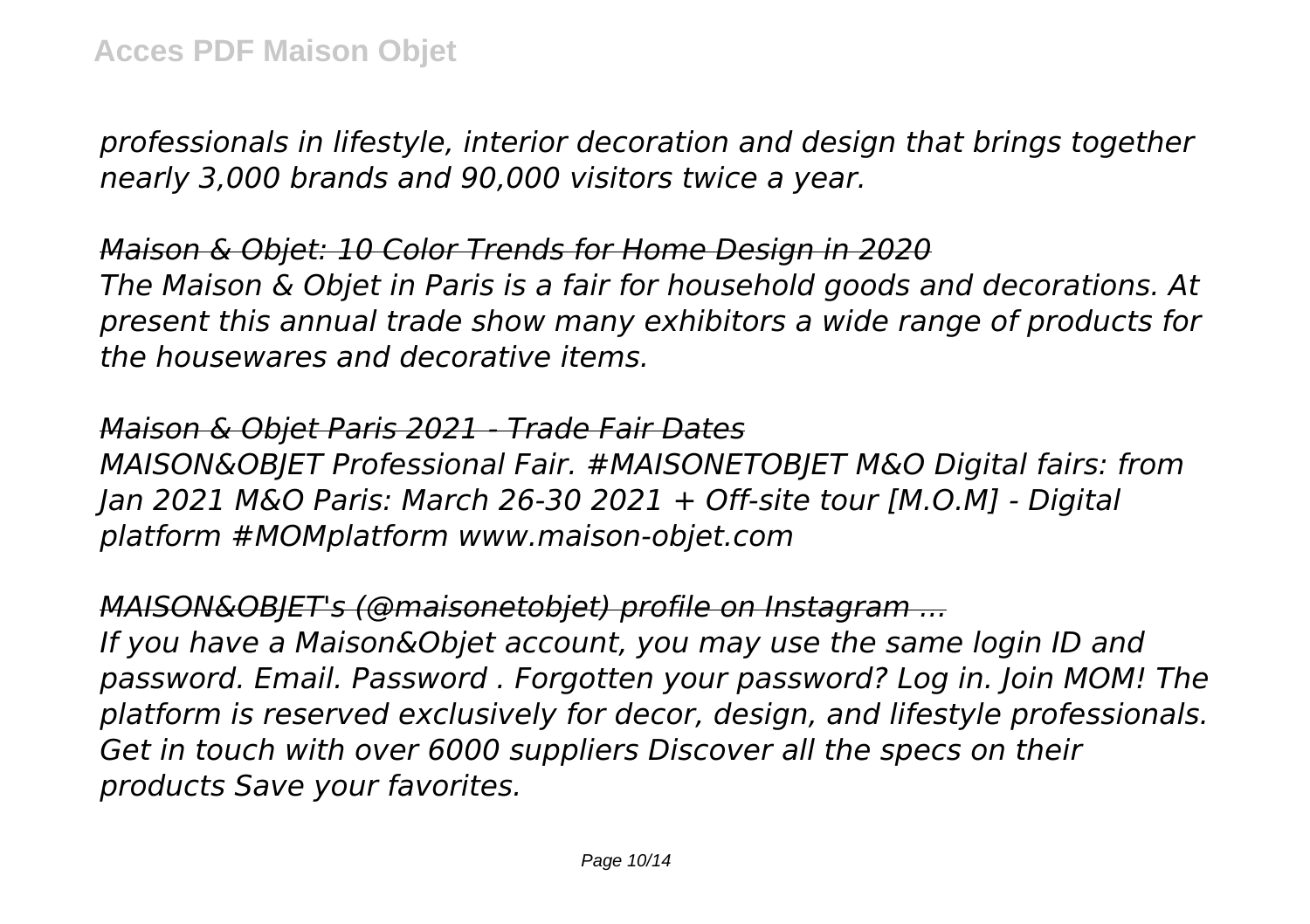*New products - l'expérience MAISON & OBJET tout au long ... Maison et Objet is a major French trade fair for interior design.Held biannually in Paris Nord Villepinte Exhibition Center, it has been described as "among the 3 most important European events for interior design ... a huge collection of innovation and talent all in one place." Maison et Objet in Beijing "M&O Design Pavilion at WF CENTRAL" was a collaboration between Maison et Objet and WF ...*

#### *Maison et Objet - Wikipedia*

*The work of six up-and-coming French designers is on show at the Maison&Objet furniture fair in Paris, revealing an emerging trend for handmade rather than mass-produced objects. More Amy Frearson...*

#### *Maison&Objet news and design | Dezeen*

*With 25 years of history, MAISON & OBJET has established itself as a benchmark exhibition for the latest products and most innovative concepts. Over 2,000 exhibitors participate in the 13 sectors of the showcase, attracting more than 80,000 prospective buyers from 150 countries. The offers on display range from home and fashion accessories to smart gifts and custom design solutions.*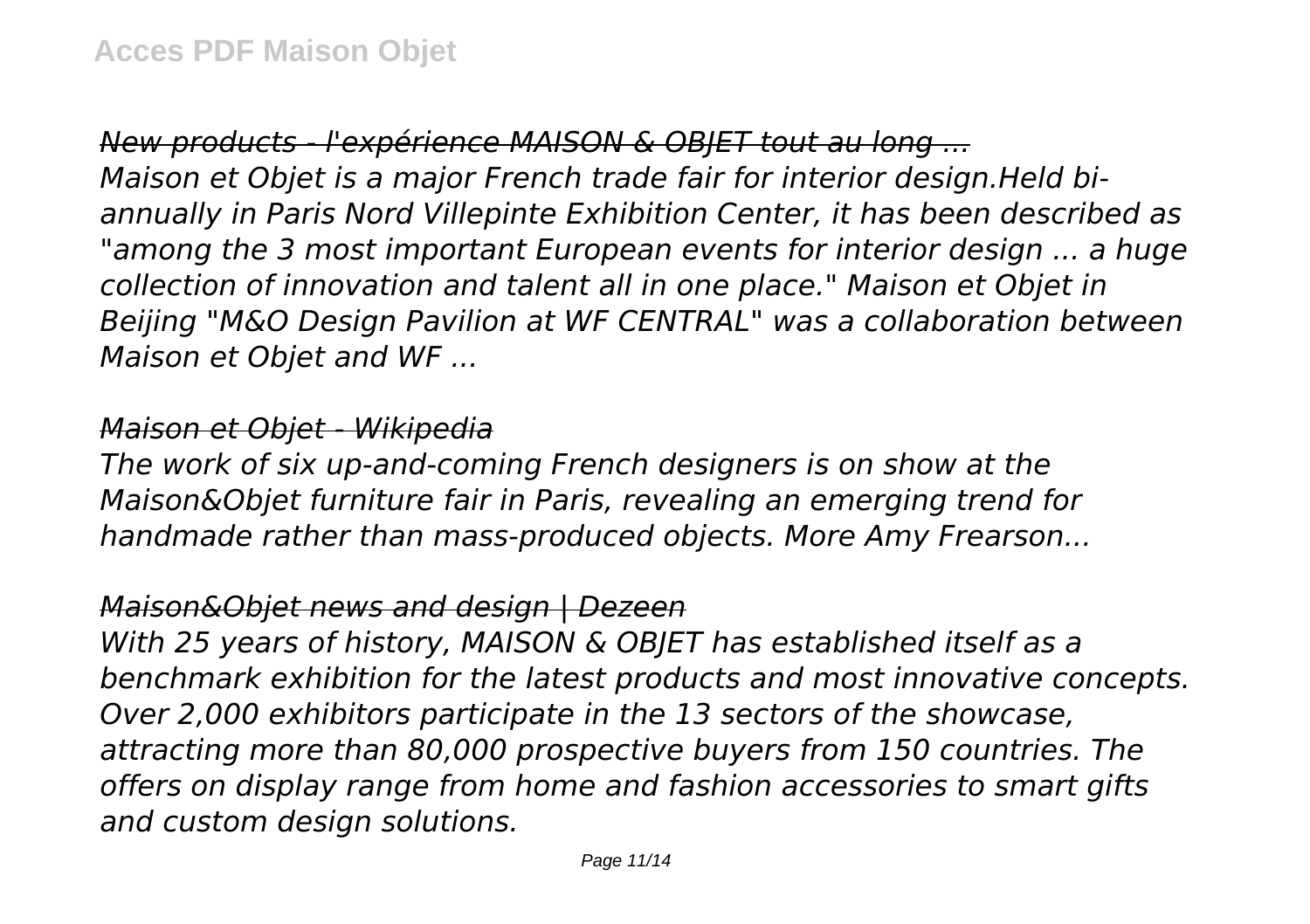# *MAISON & OBJET September 2021 Paris - Event Info And ...*

*Sparking business opportunities and creative interaction between the world's decoration, design and lifestyle community, Maison&Objet is your never-ending source of inspiration, constantly serving...*

## *Maison&Objet - Apps on Google Play*

*The Maison&Objet organisers and community\*, who all share the self-same passion not just for the trade fair itself but for its decidedly international flavour, have co... nsequently put their heads together and come up with an alternative.*

## *Maison&Objet - Home | Facebook*

*MAISON&OBJET is the major event for professionals working in the art of living in all its rich and varied expressions. The lifestyle show brings together a 360°product offering. Decoration, design, furniture, accessories, textiles, fragrances, the world of children, tableware…*

## *Get MAISON&OBJET - Microsoft Store*

*Maison & Objet is undeniably one of the design world's biggest stages so*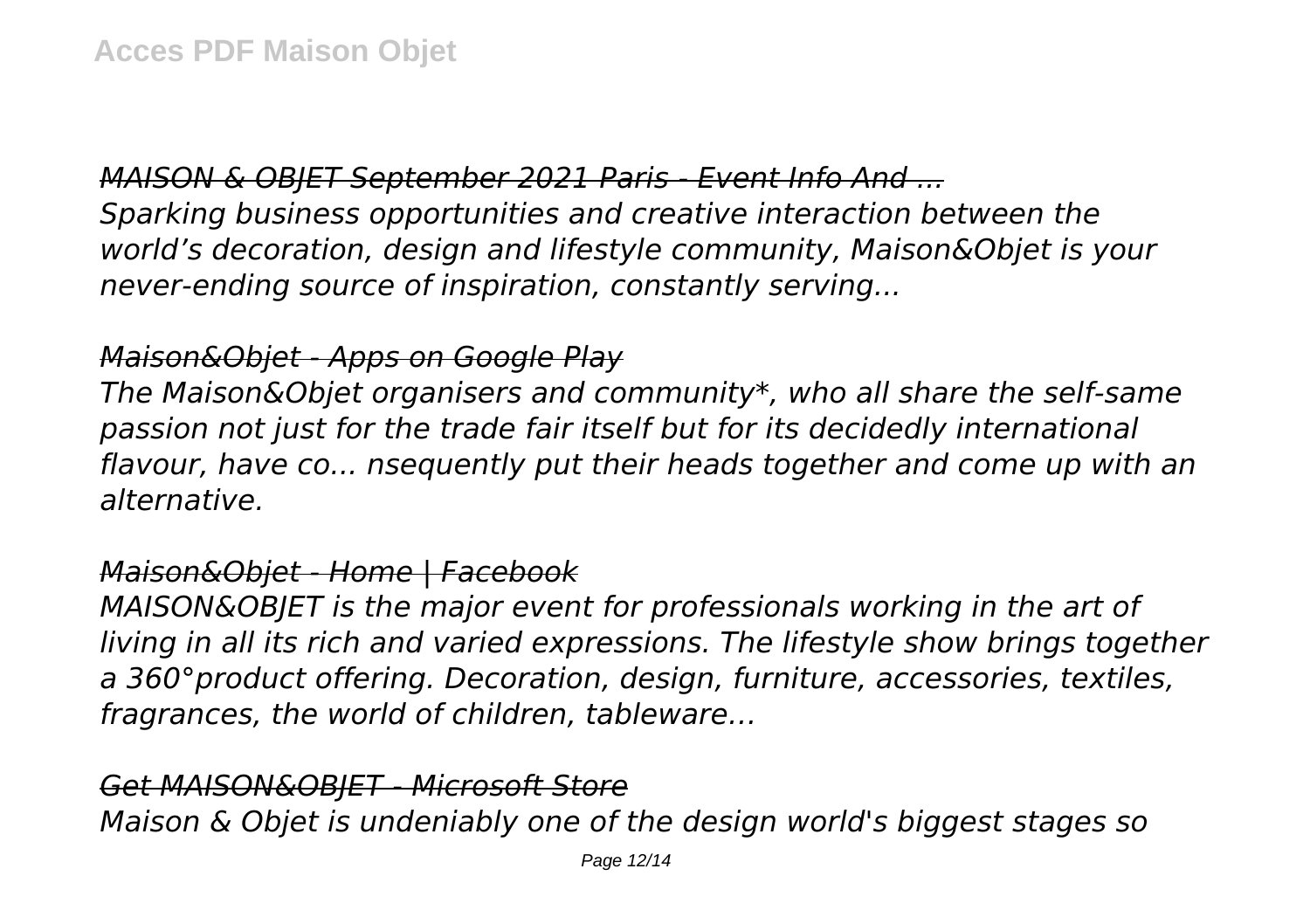*naturally Boca do Lobo is always in attendance! Discover bellow everything Boca do Lobo at Maison et Objet related, from past editions, to what to look forward in the future! #maisonetobjet #maisonetobjetparis #interiordesignevent #topexhibitors #luxurybrands #bocadolobo #covethouse #furniture #craftsmanship*

*500+ Maison & Objet ideas in 2020 | design, interior ... -> Maison&Objet 62 Boutique hotels Results 1 to 25. Clear filters . Star rating. unrated 3 stars 4 stars 5 stars Review score. 8/10 9/10 THEMES "Coup de Coeur" Apartements. Balcony. Best France. Budget Hotel. Business. Family rooms. Fitness. Garden. Lifestyle. Luxury. Maison&Objet. Meeting rooms. Pool. Restaurant. Romantic. Rooftop ...*

#### *-> Maison&Objet - myboutiquehotel*

*MAISON&OBJET Events Services MAISON&OBJET is the international authority for home decor, interior design, architecture and lifestyle culture.*

## *MAISON&OBJET | LinkedIn*

*Le salon fédère une offre produit à 360° : décoration, design, meubles, accessoires, textile, fragrances, univers de l'enfant, arts de la table, … tous*